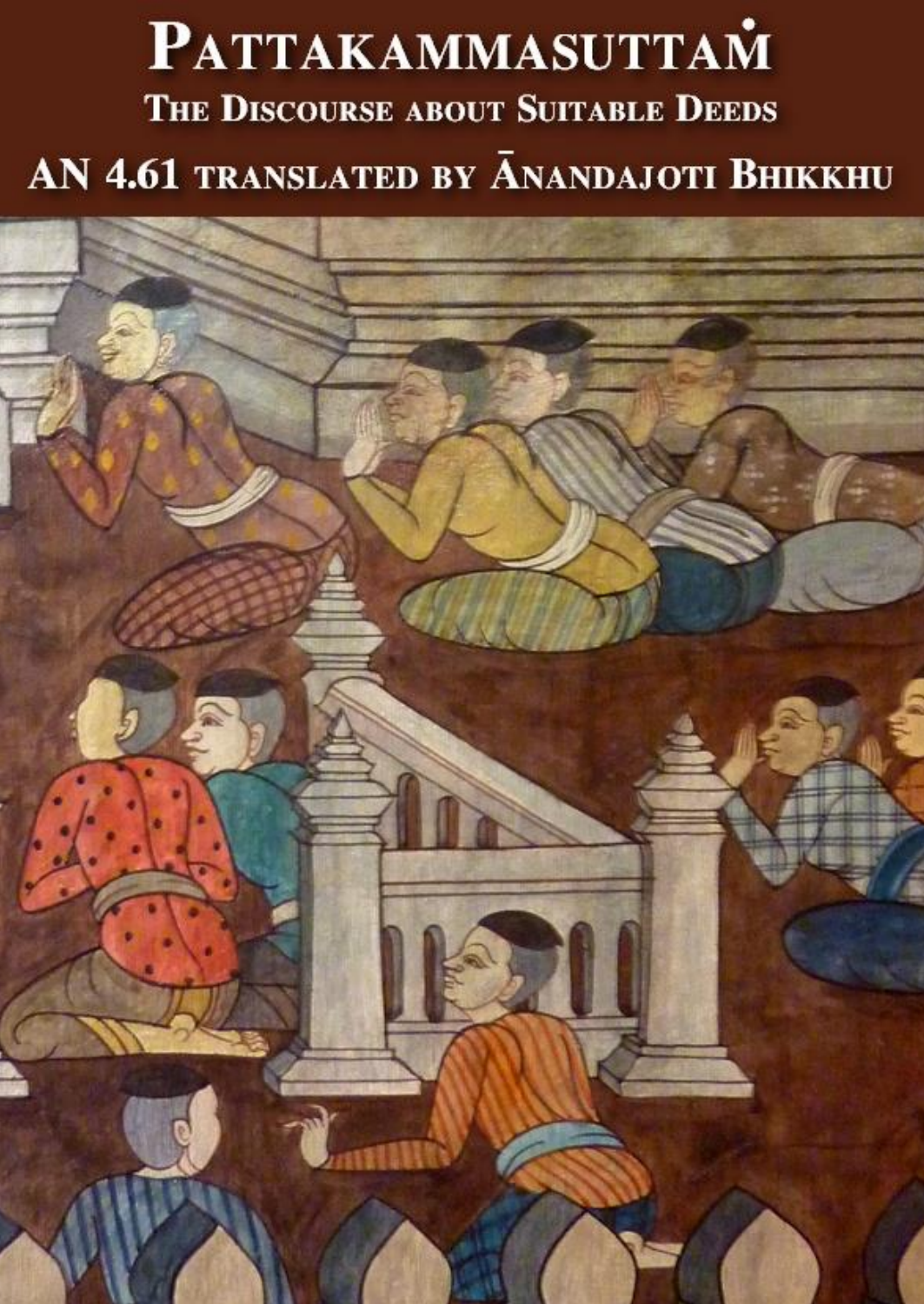# **Pattakammasuttaṁ (Aṅg 4.61)<sup>1</sup> The Discourse about Suitable Deeds**

# **translated by Ānandajoti Bhikkhu**

**Atha kho Anāthapiṇḍiko gahapati yena Bhagavā tenupasaṅkami,** 

Then the householder Anāthapiṇḍika approached the Fortunate One,

**upasaṅkamitvā Bhagavantaṁ abhivādetvā ekam-antaṁ nisīdi.**  and after approaching and worshipping the Fortunate One, he sat down on one side.

**Ekam-antaṁ nisinnaṁ kho Anāthapiṇḍikaṁ gahapatiṁ Bhagavā etad-avoca:** While sitting on one side the Fortunate One said this to the householder Anāthapindika:

# **Four Rarities**

**"Cattārome, gahapati, dhammā iṭṭhā kantā manāpā dullabhā lokasmiṁ.**  "(There are) these four things, householder, which are wished for, agreeable, pleasing, and rare in the world.

**Katame cattāro?**  Which four?

**'Bhogā me uppajjantu sahadhammenā,' ti** 

'May wealth arise to me in a righteous way,'

# **ayaṁ paṭhamo dhammo iṭṭho kanto manāpo dullabho lokasmiṁ.**

this is the first thing wished for, agreeable, pleasing, and rare in the world.

#### **'Bhoge laddhā sahadhammena yaso maṁ abbhugacchatu**

'The wealth that has been gained in a righteous way, may it bring fame for me

# **saha ñātīhi saha upajjhāyehī,' ti,**

í

and for my relatives and preceptors,'

#### **ayaṁ dutiyo dhammo iṭṭho kanto manāpo dullabho lokasmiṁ.**

this is the second thing wished for, agreeable, pleasing, and rare in the world.

 $<sup>1</sup>$  The text for this discourse is a transliteration of the Sinhalese Buddha Jayanti edition (1962,</sup> reprinted 2005).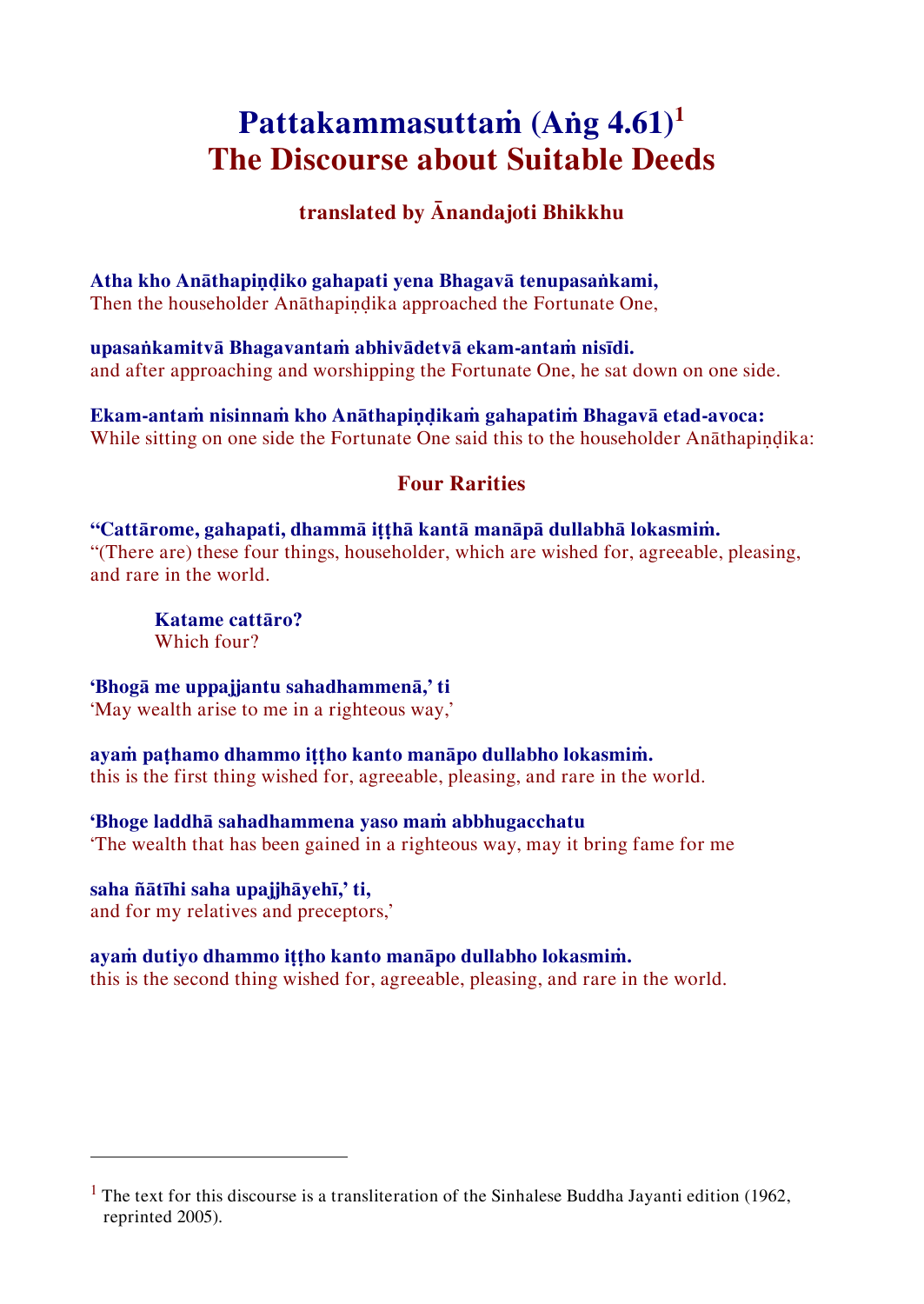#### **'Bhoge laddhā sahadhammena, yasaṁ laddhā saha ñātīhi saha upajjhāyehi,**

'The wealth has been gained in a righteous way, and the fame has been gained for my relatives and preceptors,

#### **ciraṁ jīvāmi dīgham-addhāyuṁ pālemī,' ti**

(now) may I live long, may I have a long lifespan,'

#### **ayaṁ tatiyo dhammo iṭṭho kanto manāpo dullabho lokasmiṁ.**

this is the third thing wished for, agreeable, pleasing, and rare in the world.

#### **'Bhoge laddhā sahadhammena yasaṁ laddhā saha ñātīhi saha upajjhāyehi**

'The wealth has been gained in a righteous way, and the fame has been gained for my relatives and preceptors,

#### **ciraṁ jīvitvā dīgham-addhāyuṁ pāletvā,**

having lived long, and having had a long lifespan,

#### **kāyassa bhedā param-maraṇā sugatiṁ saggaṁ lokaṁ upapajjāmī,' ti**

may I, at the break-up of the body, after death, re-arise in a happy destiny, in a heavenly world.'

# **ayaṁ catuttho dhammo iṭṭho kanto manāpo dullabho lokasmiṁ.**

this is the fourth thing wished for, agreeable, pleasing, and rare in the world.

#### **Ime kho, gahapati, cattāro dhammā iṭṭhā kantā manāpā dullabhā lokasmiṁ.**

These are the four things wished for, agreeable, pleasing, and rare in the world.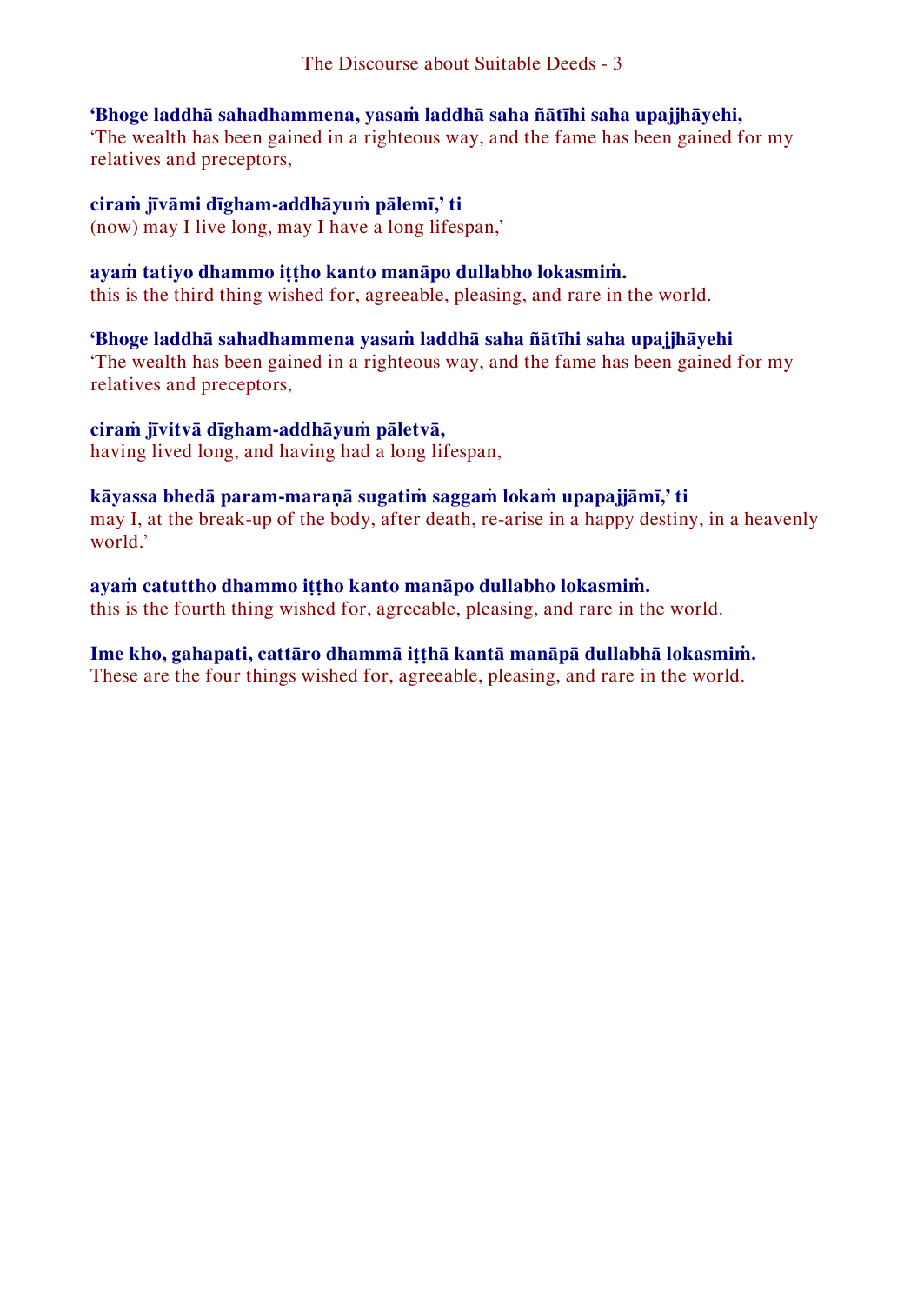#### **Four Proficiencies**

#### **Imesaṁ kho, gahapati, catunnaṁ dhammānaṁ,**

<sup>o</sup> To the attainment of these four things, householder,

#### **iṭṭhānaṁ kantānaṁ manāpānaṁ dullabhānaṁ lokasmiṁ,**

(which are) wished for, agreeable, pleasing, and rare in the world,

# **cattāro dhammā paṭilābhāya saṁvattanti.**

four (more) things lead.

#### **Katame cattāro?**  Which four?

#### **Saddhāsampadā, sīlasampadā, cāgasampadā, paññāsampadā.**

Proficiency in faith, proficiency in virtue, proficiency in generosity, proficiency in wisdom.

# **Katamā ca, gahapati, saddhāsampadā?**

Now what, householder, is proficiency in faith?

#### **Idha, gahapati, Ariyasāvako saddho hoti, saddahati Tathāgatassa bodhiṁ:**

Here, householder, a Noble Disciple has faith, he believes in the Awakening of the Realised One (thus):

#### **'Iti pi so Bhagavā Arahaṁ Sammāsambuddho,**

'Such is he, the Fortunate One, the Worthy One, the Perfect Sambuddha,

#### **vijjācaraṇasampanno Sugato lokavidū,**

the one endowed with understanding and good conduct, the Happy One, the one who understands the worlds,

# **anuttaro purisadammasārathī,**

the unsurpassed guide for those people who need taming,

#### **Satthā devamanussānaṁ Buddho Bhagavā' ti.**

the Teacher of gods and men, the Buddha, the Fortunate One.'

#### **Ayaṁ vuccati, gahapati, saddhāsampadā.**

This, householder, is said to be proficiency in faith.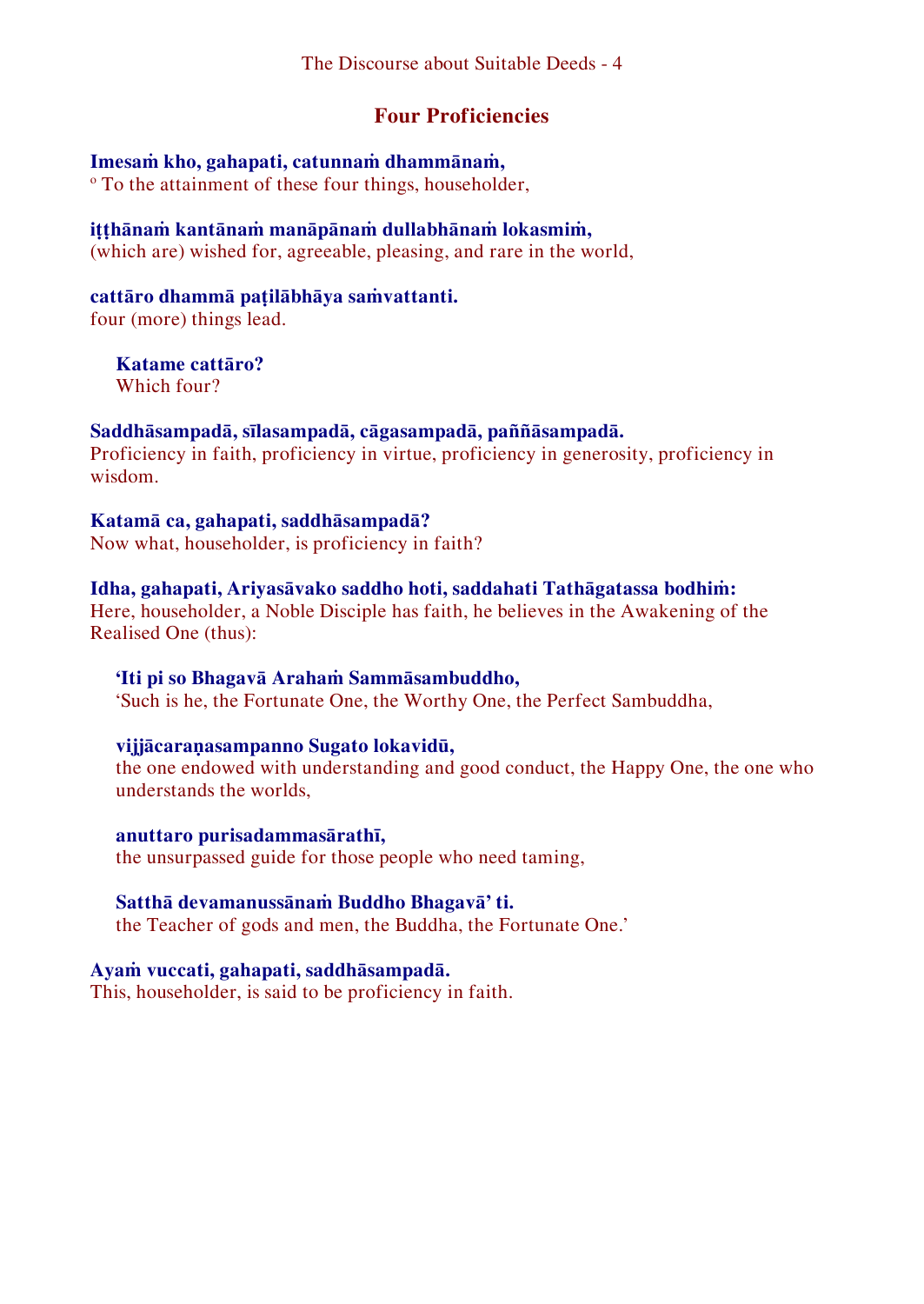#### **Katamā ca, gahapati, sīlasampadā?**

Now what, householder, is proficiency in virtue?

# **Idha, gahapati, Ariyasāvako pāṇātipātā paṭivirato hoti,**

Here, householder, a Noble Disciple refrains from killing living creatures,

# **adinnādānā paṭivirato hoti,<sup>2</sup>**

refrains from taking what has not been given,

# **kāmesu micchācārā paṭivirato hoti,**

refrains from sexual misconduct,

#### **musāvādā paṭivirato hoti,** refrains from false speech,

#### **surāmerayamajjapamādaṭṭhānā paṭivirato hoti.** refrains from liquors, wines, or intoxicants which cause heedlessness.

#### **Ayaṁ vuccati, gahapati, sīlasampadā.**  This, householder, is said to be proficiency in virtue.

#### **Katamā ca, gahapati, cāgasampadā?**

Now what, householder, is proficiency in generosity?

# **Idha, gahapati, Ariyasāvako vigatamalamaccherena cetasā,**

Here, householder, a Noble Disciple, with a mind devoid of the stain of selfishness,

# **agāraṁ ajjhāvasati muttacāgo payatapāṇī vosaggarato,**

lives in the house, free and generous, with pure hands, $3$  delighting in relinquishment,

#### **yācayogo dānasaṁvibhāgarato.**

bound to help those who ask, delighting in the distribution of gifts.

# **Ayaṁ vuccati, gahapati, cāgasampadā.**

This, householder, is said to be proficiency in generosity.

I

 $<sup>2</sup>$  This and the next two lines are omitted in BJT.</sup>

<sup>3</sup> Sometimes translated *open-handed*, but *payata* is defined in PED thus: *restrained, composed, purified, pure*.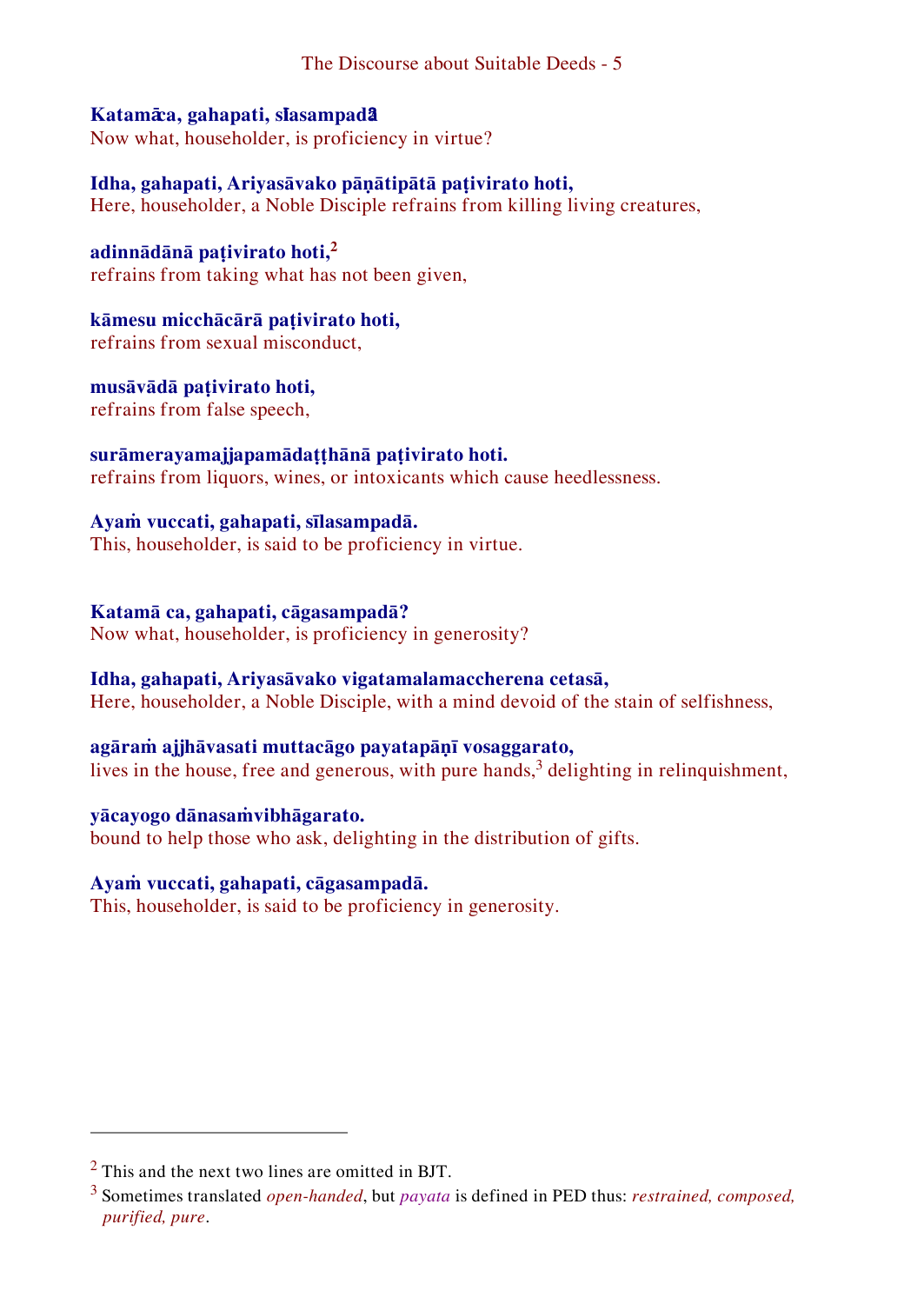#### **Katamā ca, gahapati, paññāsampadā?**

Now what, householder, is proficiency in wisdom?

#### **Abhijjhāvisamalobhābhibhūtena, gahapati, cetasā viharanto**

He who dwells, householder, with a mind overcome by excessive greed and avarice<sup>4</sup>

#### **akiccaṁ karoti, kiccaṁ aparādheti.**

does what should not be done, and fails to do what should be done.

#### **Akiccaṁ karonto kiccaṁ aparādhento yasā ca sukhā ca dhaṁsati.**

Doing what should not be done and failing to do what should be done his fame and happiness perish.

#### **Vyāpādābhibhūtena, gahapati, cetasā viharanto**

He who dwells, householder, with a mind overcome by ill-will

#### **akiccaṁ karoti, kiccaṁ aparādheti.**

does what should not be done, and fails to do what should be done.

#### **Akiccaṁ karonto kiccaṁ aparādhento yasā ca sukhā ca dhaṁsati.**

Doing what should not be done and failing to do what should be done his fame and happiness perish.

#### **Thinamiddhābhibhūtena, gahapati, cetasā viharanto**

He who dwells, householder, with a mind overcome by sloth and torpor

#### **akiccaṁ karoti, kiccaṁ aparādheti.**

does what should not be done, and fails to do what should be done.

#### **Akiccaṁ karonto kiccaṁ aparādhento yasā ca sukhā ca dhaṁsati.**

Doing what should not be done and failing to do what should be done his fame and happiness perish.

#### **Uddhaccakukkuccābhibhūtena, gahapati, cetasā viharanto**

He who dwells, householder, with a mind overcome by agitation and worry

#### **akiccaṁ karoti, kiccaṁ aparādheti.**

I

does what should not be done, and fails to do what should be done.

#### **Akiccaṁ karonto kiccaṁ aparādhento yasā ca sukhā ca dhaṁsati.**

Doing what should not be done and failing to do what should be done his fame and happiness perish.

<sup>4</sup> The fours factors that follow below are the last four factors of the hinderences (*nīvaraṇa*), which makes it appear that *excessive greed and avarice* is being used as a synonym for *kāmacchanda*, *sensual desire*, here.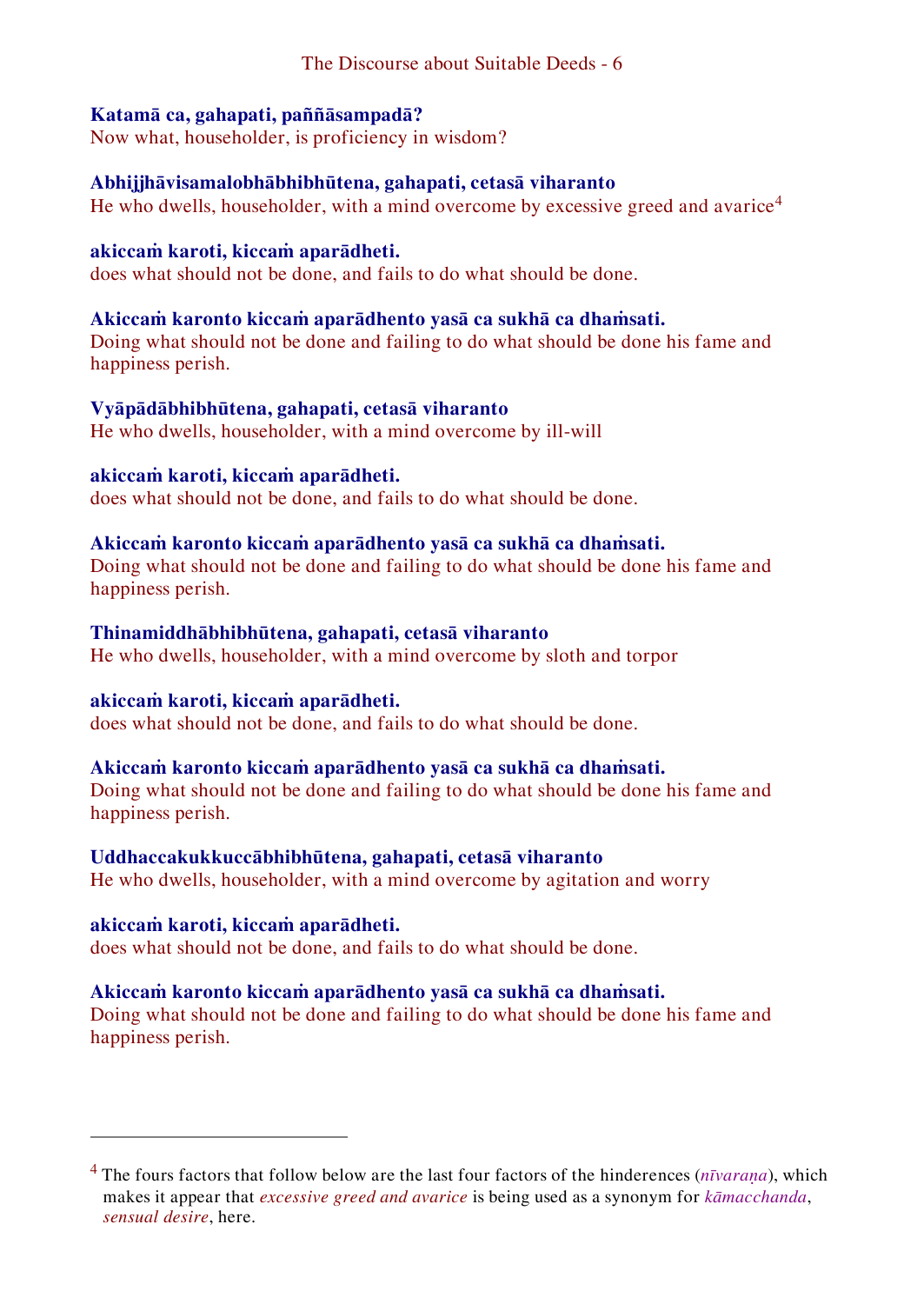#### **Vicikicchābhibhūtena, gahapati, cetasā viharanto**

He who dwells, householder, with a mind overcome by doubt

# **akiccaṁ karoti, kiccaṁ aparādheti.**

does what should not be done, and fails to do what should be done.

#### **Akiccaṁ karonto kiccaṁ aparādhento yasā ca sukhā ca dhaṁsati.**

Doing what should not be done and failing to do what should be done his fame and happiness perish.

#### **Sa kho so, gahapati, Ariyasāvako,**

The Noble Disciple, householder,

# **'abhijjhāvisamalobho cittassa upakkileso' ti, iti viditvā**

having understood that 'excessive greed and avarice is a defilement of the mind'

#### **abhijjhāvisamalobhaṁ cittassa upakkilesaṁ pajahati.**

gives up that excessive greed and avarice which is a defilement of the mind.

# **'Vyāpādo cittassa upakkileso' ti, iti viditvā**

Having understood that 'ill-will is a defilement of the mind'

#### **vyāpādaṁ cittassa upakkilesaṁ pajahati.**

gives up that ill-will which is a defilement of the mind.

# **'Thinamiddhaṁ cittassa upakkileso' ti, iti viditvā**

Having understood that 'sloth and torpor is a defilement of the mind'

#### **thinamiddhaṁ cittassa upakkilesaṁ pajahati.**

gives up that sloth and torpor which is a defilement of the mind.

# **'Uddhaccakukkuccaṁ cittassa upakkileso' ti, iti viditvā**

Having understood that 'agitation and worry is a defilement of the mind'

# **uddhaccakukkuccaṁ cittassa upakkilesaṁ pajahati.**

gives up that agitation and worry which is a defilement of the mind.

# **'Vicikicchā cittassa upakkileso' ti,**

Having understood that 'doubt is a defilement of the mind'

# **iti viditvā vicikicchaṁ cittassa upakkilesaṁ pajahati.**

gives up that doubt which is a defilement of the mind.

#### **Yato ca kho, gahapati, Ariyasāvakassa**  Since, householder, the Noble Disciple

**'abhijjhāvisamalobho cittassa upakkileso' ti, iti viditvā** having understood that 'excessive greed and avarice is a defilement of the mind'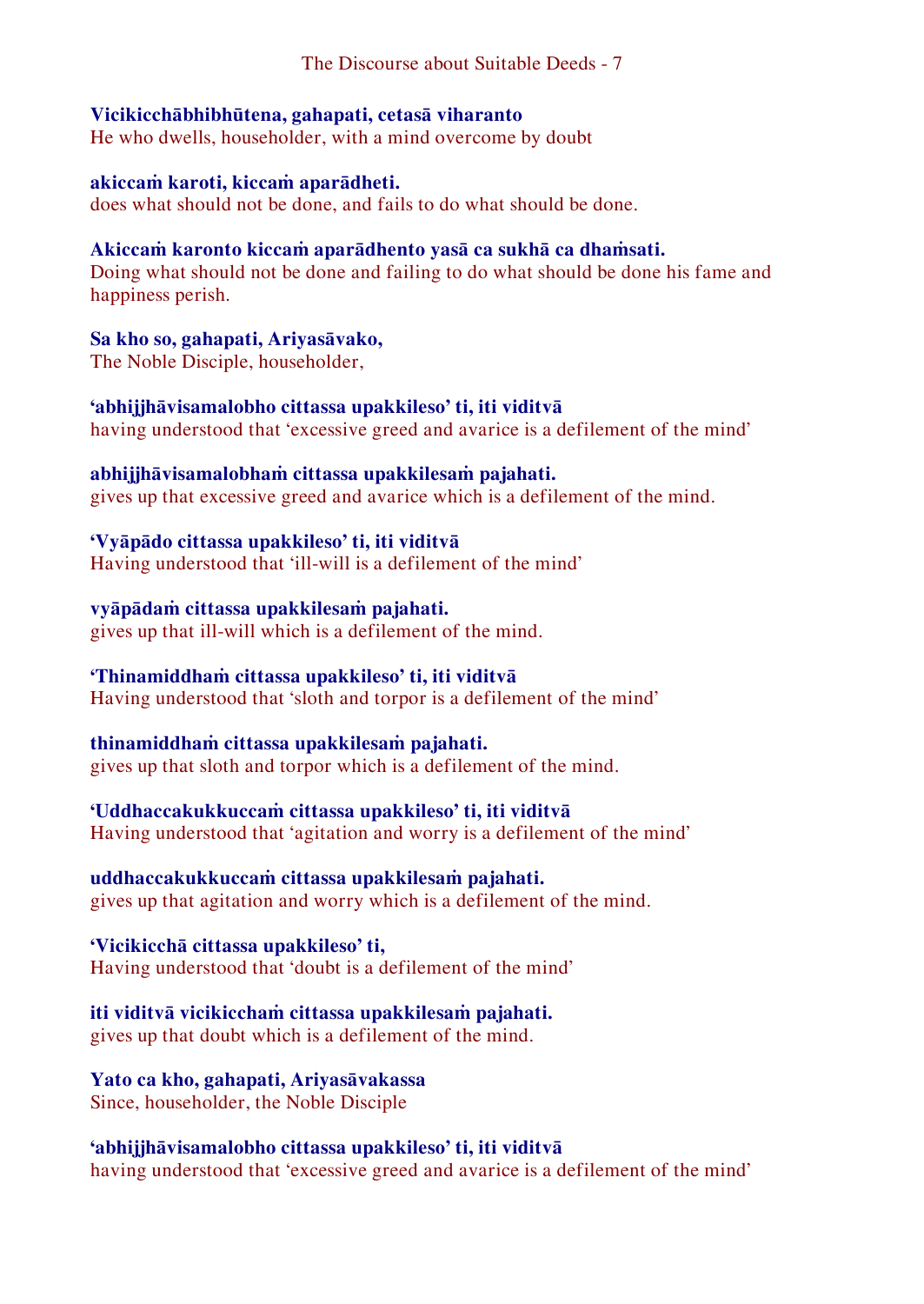#### **abhijjhāvisamalobho cittassa upakkileso pahīṇo hoti.**

he has given up that excessive greed and avarice which is a defilement of the mind.

### **'Vyāpādo cittassa upakkileso' ti, iti viditvā**

Having understood that 'ill-will is a defilement of the mind'

# **vyāpādo cittassa upakkileso pahīṇo hoti.**

he has given up that ill-will which is a defilement of the mind.

### **'Thinamiddhaṁ cittassa upakkileso' ti, iti viditvā**

Having understood that 'sloth and torpor is a defilement of the mind'

# **thinamiddhaṁ cittassa upakkileso pahīṇo hoti.**

he has given up that sloth and torpor which is a defilement of the mind.

# **'Uddhaccakukkuccaṁ cittassa upakkileso' ti, iti viditvā**

Having understood that 'agitation and worry is a defilement of the mind'

# **uddhaccakukkuccaṁ cittassa upakkileso pahīṇo hoti.**

he has given up that agitation and worry which is a defilement of the mind.

# **'Vicikicchā cittassa upakkileso' ti, iti viditvā**

Having understood that 'doubt is a defilement of the mind'

# **vicikicchā cittassa upakkileso pahīṇo hoti.**

he has given up that doubt which is a defilement of the mind.

# **Ayaṁ vuccati, gahapati, Ariyasāvako mahāpañño,**

This Noble Disciple is said, householder, to be one of great wisdom,

# **puthupañño āpātadaso paññāsampanno.**

of extensive wisdom, one who sees the (full) range, one endowed with wisdom.

# **Ayaṁ vuccati, gahapati, paññāsampadā.**

This, householder, is said to be proficiency in wisdom.

# **Imesaṁ kho, gahapati, catunnaṁ dhammānaṁ**

<sup>o</sup> To the attainment of these four things, householder,

# **iṭṭhānaṁ kantānaṁ manāpānaṁ dullabhānaṁ lokasmiṁ**

(which are) wished for, agreeable, pleasing, and rare in the world,

# **ime cattāro dhammā paṭilābhāya saṁvattanti.**

these four (more) things lead.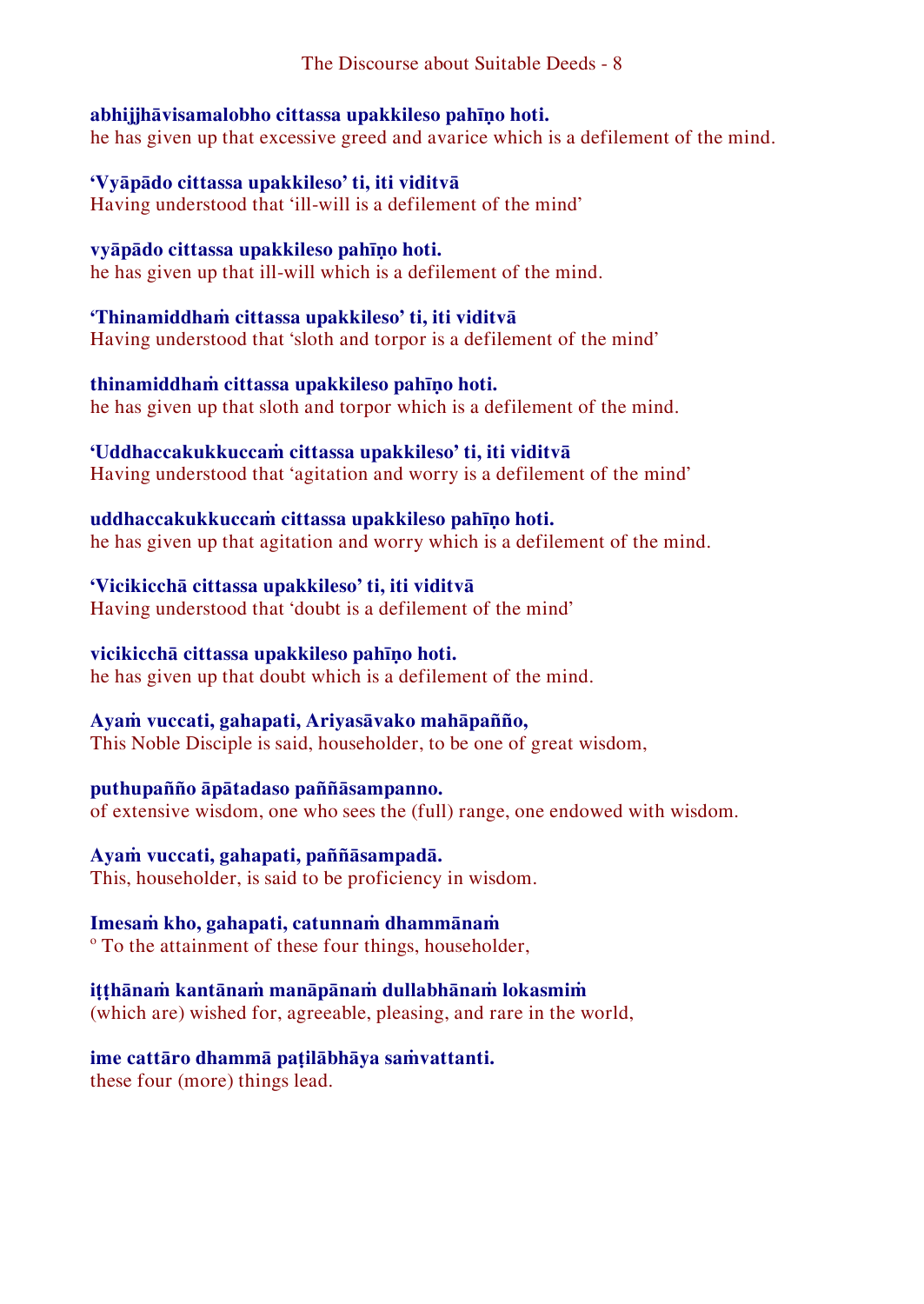# **Four Suitable Deeds**

### **Sa kho so, gahapati, Ariyasāvako,**

The Noble Disciple, householder,

### **uṭṭhānaviriyādhigatehi bhogehi,**

with the wealth he has attained through industry and effort,

### **bāhābalaparicitehi sedāvakkhittehi Dhammikehi Dhammaladdhehi,**

accumulated through the strength of his arms, through the sweat of his brow, righteously, in accordance with the Dhamma,

#### **cattāri pattakammāni kattā hoti.**

performs four suitable deeds.

# **Katamāni cattāri?**

Which four?

I

# **Idha, gahapati, ariyasāvako, uṭṭhānaviriyādhigatehi bhogehi,**

Here, householder, a Noble Disciple, with the wealth he has attained through industry and effort,

# **bāhābalaparicitehi sedāvakkhittehi Dhammikehi Dhammaladdhehi,**

accumulated through the strength of his arms, through the sweat of his brow, righteously, in accordance with the Dhamma,

#### **attānaṁ sukheti pīṇeti sammā sukhaṁ pariharati,**

makes himself happy and satisfied, and he looks after (himself) in a correct and pleasant way,

# **mātāpitaro sukheti pīṇeti sammā sukhaṁ pariharati,**

he makes his mother and father happy and satisfied, and he looks after (them) in a correct and pleasant way,

# **puttadāradāsakammakaraporise sukheti pīṇeti sammā sukhaṁ pariharati,**

he makes his children, wife, workers and servants happy and satisfied, and he looks after (them) in a correct and pleasant way,

# **mittāmacce sukheti pīṇeti sammā sukhaṁ pariharati.**

makes his friends and comrades happy and satisfied, and he looks after (them) in a correct and pleasant way.

# **Idam-assa paṭhamaṁ ṭhānagataṁ hoti pattagataṁ āyatanaso paribhuttaṁ.**

This is the first suitable way of using what he has attained through his exertion.<sup>5</sup>

<sup>5</sup> For *āyatana* with this meaning s.v. PED, second definition.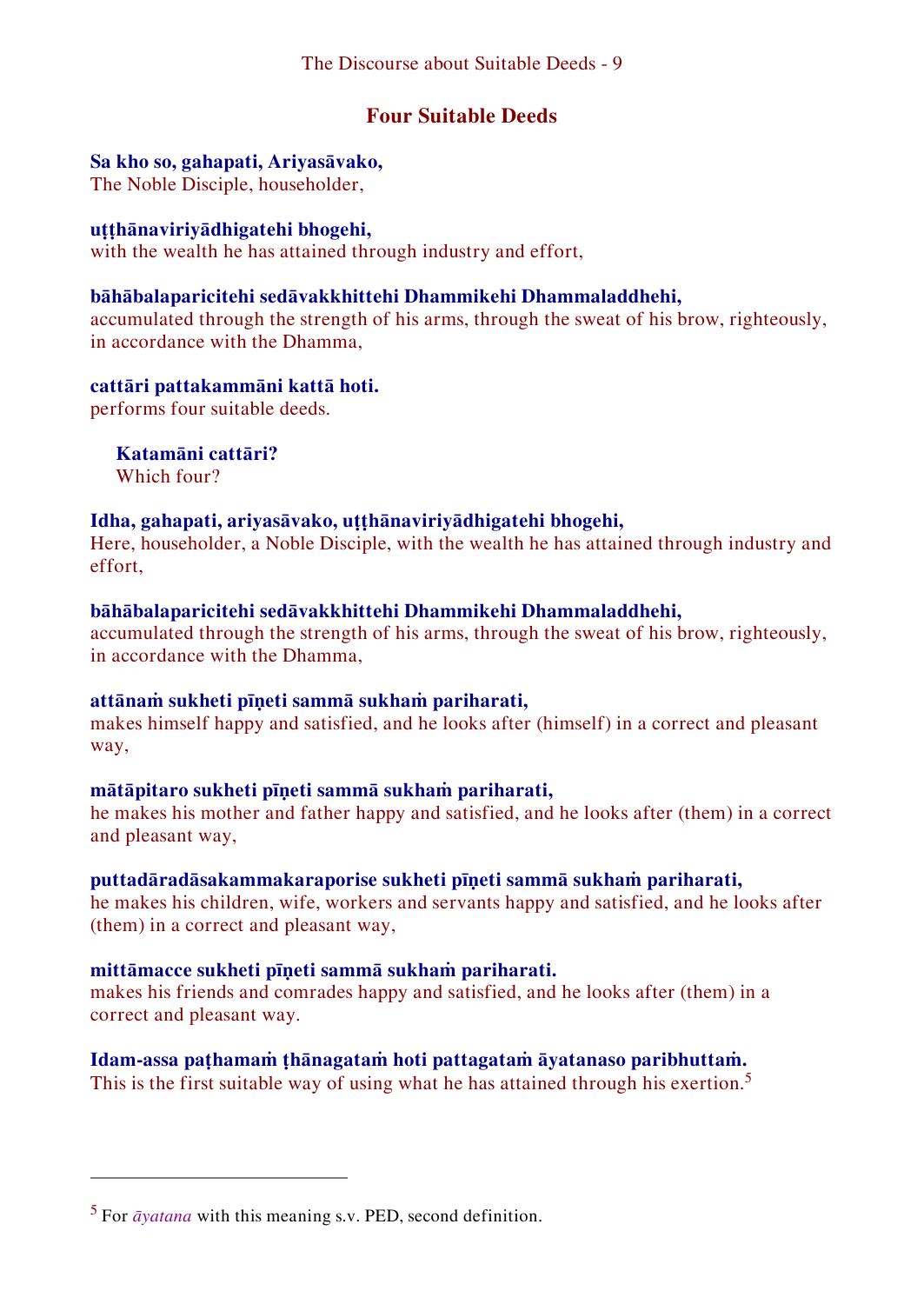#### **Puna ca paraṁ, gahapati, ariyasāvako, uṭṭhānaviriyādhigatehi bhogehi,**

Moreover, householder, a Noble Disciple, with the wealth he has attained through industry and effort,

#### **bāhābalaparicitehi sedāvakkhittehi Dhammikehi Dhammaladdhehi,**

accumulated through the strength of his arms, through the sweat of his brow, righteously, in accordance with the Dhamma,

#### **yā tā honti āpadā:**

from whatever dangers there are:

#### **aggito vā udakato vā rājato vā corato vā appiyato dāyādato vā,**

from fire or from water or from kings or from thieves or from unloved heirs,

#### **tathārūpāsu āpadāsu bhogehi pariyodhāya vattati, sotthiṁ attānaṁ karoti.** defends his wealth from such dangers, and he keeps himself safe.

#### **Idamassa dutiyaṁ ṭhānagataṁ hoti pattagataṁ āyatanaso paribhuttaṁ.**

This is the second suitable way of using what he has attained through his exertion.

**Puna ca paraṁ, gahapati, ariyasāvako, uṭṭhānaviriyādhigatehi bhogehi,**  Moreover, householder, a Noble Disciple, with the wealth he has attained through industry and effort,

#### **bāhābalaparicitehi sedāvakkhittehi Dhammikehi Dhammaladdhehi,**

accumulated through the strength of his arms, through the sweat of his brow, righteously, in accordance with the Dhamma,

#### **pañcabalī kattā hoti:**

makes five offerings:

#### **ñātibaliṁ, atithibaliṁ, pubbapetabaliṁ, rājabaliṁ, devatābaliṁ.**

offerings to relatives, offerings to guests, offerings to the departed, offerings to kings, and offerings to the gods.

#### **Idamassa tatiyaṁ ṭhānagataṁ hoti pattagataṁ āyatanaso paribhuttaṁ.**

This is the third suitable way of using what he has attained through his exertion.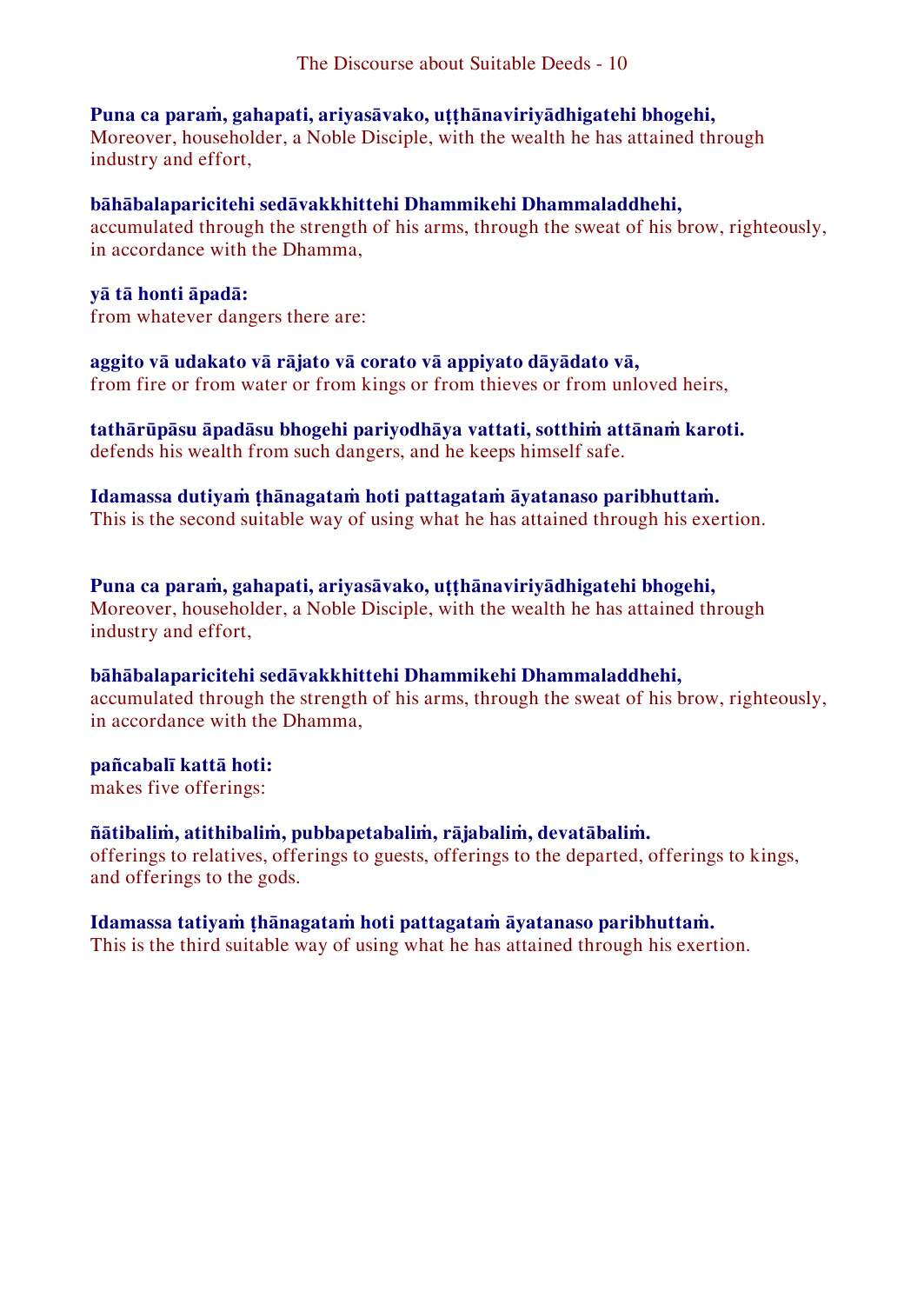**Puna ca paraṁ, gahapati, ariyasāvako, uṭṭhānaviriyādhigatehi bhogehi,** 

Moreover, householder, a Noble Disciple, with the wealth he has attained through industry and effort,

**bāhābalaparicitehi sedāvakkhittehi Dhammikehi Dhammaladdhehi,**  accumulated through the strength of his arms, through the sweat of his brow, righteously, in accordance with the Dhamma,

**ye te samaṇabrāhmaṇā madappamādā paṭiviratā, khantisoracce niviṭṭhā,** (towards) whatever ascetics and brāhmaṇas have put aside pride and heedlessness, who are established in patience and gentleness,

**ekam-attānaṁ damenti, ekam-attānaṁ samenti, ekam-attānaṁ parinibbāpenti,**  who tame themselves, calm themselves, and emancipate themselves,

**tathārūpesu samaṇabrāhmaṇesu uddhaggikaṁ dakkhiṇaṁ patiṭṭhāpeti,** he establishes a beneficial donation for those ascetics and brāhmaṇas,

**sovaggikaṁ sukhavipākaṁ saggasaṁvattanikaṁ.** which is heavenly (itself) and has a happy result leading to heaven.

**Idamassa catutthaṁ ṭhānagataṁ hoti pattagataṁ āyatanaso paribhuttaṁ.**  This is the fourth suitable way of using what he has attained through his exertion.

**Sa kho so, gahapati, Ariyasāvako,** The Noble Disciple, householder,

**uṭṭhānaviriyādhigatehi bhogehi,**  with the wealth he has attained through industry and effort,

**bāhābalaparicitehi sedāvakkhittehi Dhammikehi Dhammaladdhehi,** 

accumulated through the strength of his arms, through the sweat of his brow, righteously, in accordance with the Dhamma,

**imāni cattāri pattakammāni kattā hoti.** 

performs these four suitable deeds.